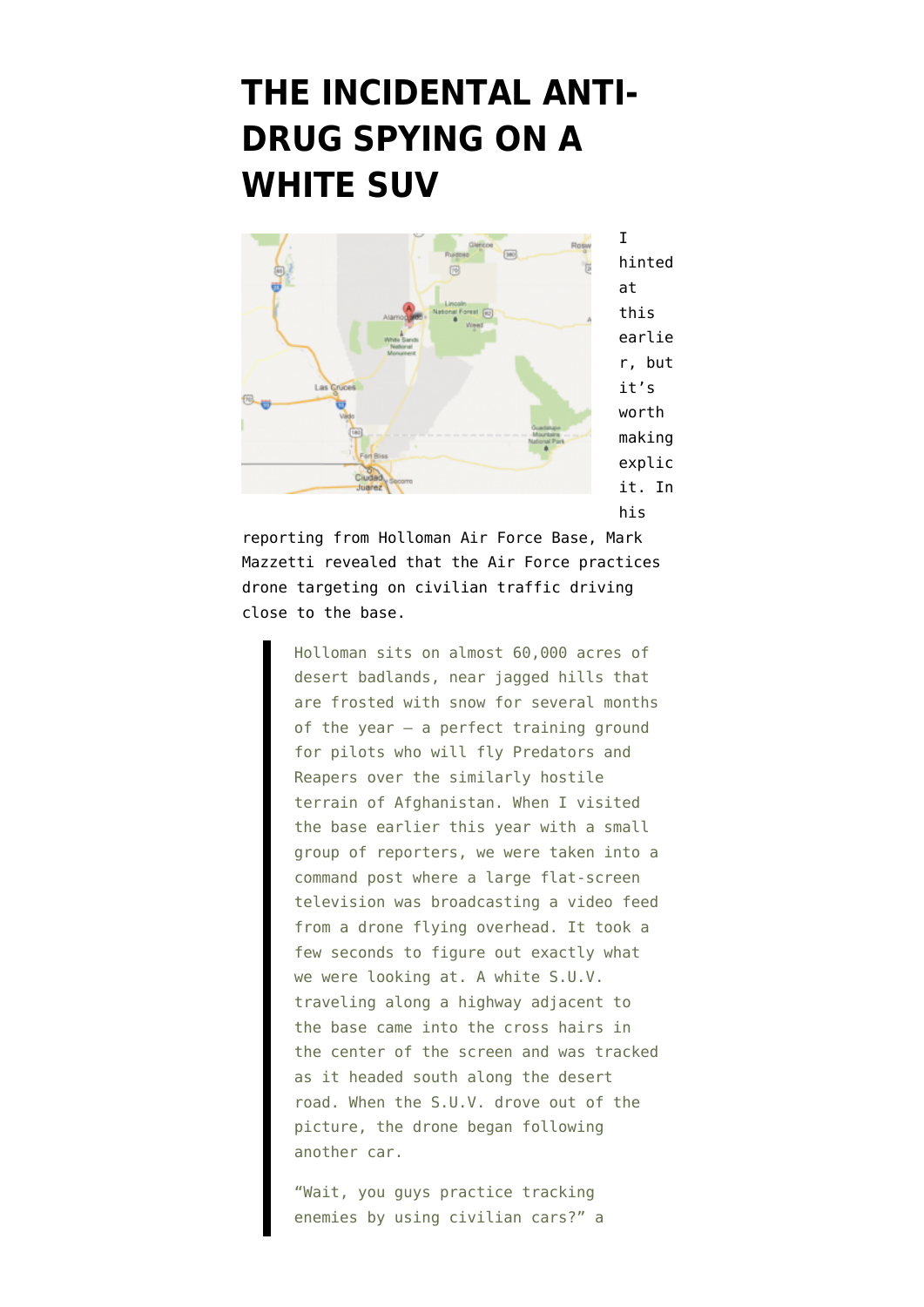reporter asked. One Air Force officer responded that this was only a training mission, and then the group was quickly hustled out of the room.

What Mazzetti has described is a visual representation of the practice [revealed](http://www.emptywheel.net/2012/05/08/drone-oopsies-in-us-airpsace/) in a [new](https://www.fas.org/irp/doddir/usaf/afi14-104.pdf) [Air Force directive](https://www.fas.org/irp/doddir/usaf/afi14-104.pdf) [published by Secrecy News](https://www.fas.org/blog/secrecy/2012/05/usaf_drones.html) earlier this year–that the Air Force may collect imagery on US persons as part of training so long as it is "incidental."

> 9.6.1. Air Force units with weapon system video and tactical ISR capabilities may collect imagery during formal and continuation training missions as long as the collected imagery is not for the purpose of obtaining information about specific US persons or private property. Collected imagery may incidentally include US persons or private property without consent. Imagery may not be collected for the purpose of gathering any specific information about a US person or private entity, without consent, nor may stored imagery be retrievable by reference to US person identifiers.

9.6.2. Air Force Unmanned Aircraft System (UAS) operations, exercise and training missions will not conduct nonconsensual surveillance on specifically identified US persons, unless expressly approved by the Secretary of Defense, consistent with US law and regulations. Civil law enforcement agencies, such as the US Customs and Border Patrol (CBP), Federal Bureau of Investigations (FBI), US Immigration and Customs Enforcement (ICE), and the US Coast Guard, will control any such data collected. [my emphasis]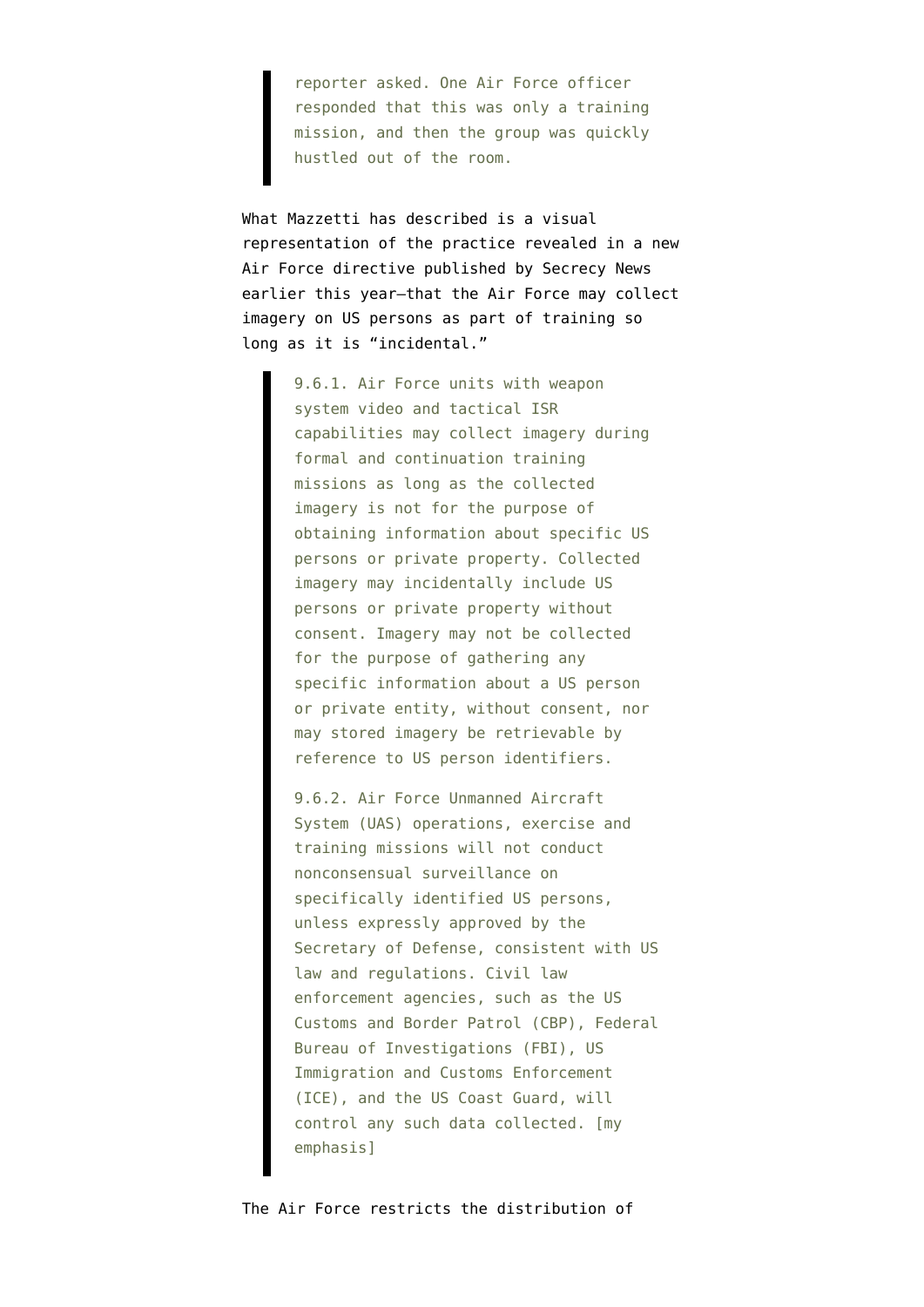information collected "incidentally" (as much–other parts of the Directive makes clear–because it wants to hide its intelligence capabilities as because of any squeamishness about privacy).

> Distribution of Domestic Imagery. Distribution of domestic imagery to parties other than those identified in the approved PUM, DIR or MFR is prohibited, unless the recipient is reasonably perceived to have a specific, lawful governmental function requiring it IAW paragraph 11.4. Unless otherwise approved, domestic imagery must be withheld from all general access database systems (e.g., Intelink).

But that doesn't seem to rule out sharing with the National Counterterrorism Center (which after all, [may now access any database](http://www.emptywheel.net/2012/03/23/the-national-counterterrorism-center-just-declared-all-of-us-domestic-terrorists/) it deems to have a counterterrorism interest), which can then cross reference that intelligence with any other government database.

And the Air Force directive specifically permits the sharing of information regarding violations of US or local laws.

11.12.2.1. Violations of US federal law. Incidentally acquired information reasonably believed to indicate a violation of federal law shall be provided to appropriate federal law enforcement officials through AFOSI channels.

Note where Holloman (and the likely highway in question) is located: right on a highway headed north from Ciudad Juarez, presumably a drug trafficking route.

Effectively, these "training" activities mean we're using military drones inside the US to "incidentally" collect intelligence for the drug war, among other things. I've long suggested the first use of a lethal drone strike in the US